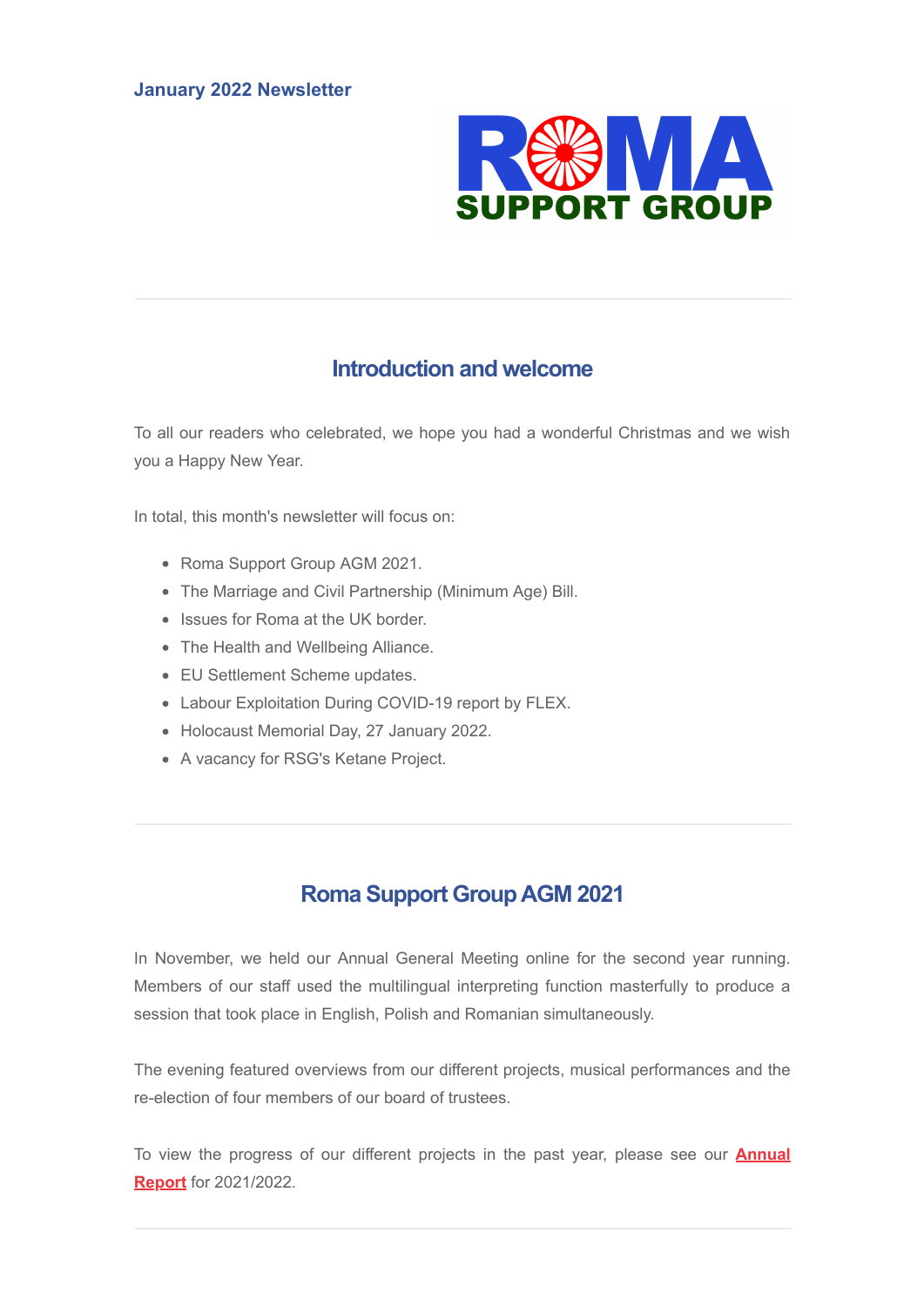## **Marriage and Civil Partnership (Minimum Age) Bill**

In November, a **[Private Members' Bill](https://bills.parliament.uk/bills/2900)** was introduced to Parliament which seeks to raise the minimum marriage age to 18 in England and Wales. Under current legislation, 16 and 17-year olds can enter into a marriage with parental consent. The new law would outlaw this and adults deemed to facilitate the marriage of a 16 or 17-year-old could face up to seven years in prison and a fine.

The current debate around child marriage raises harmful stereotypes and myths about Roma people in the UK, often used in the mainstream media to stigmatise our communities.

Our colleague, Mihai Bica, was recently **[interviewed](https://www.bbc.co.uk/news/av/uk-politics-59309643)** by BBC News. He explains the reality amongst Roma communities in the UK today:

*'Early marriage does not represent a huge problem overall in the community, the vast majority of our young people are not marrying early.'*

Mihai also gave his view on the enforcement aspect of the legislation:

*'Only enforcing it is not the right thing. In some instances, this may be the right solution because there might be some cases where this is needed. But overall, I don't think this is the right measure at this stage, or the only measure at this stage.'*

As a charity, we agree with the sentiments of campaigners about increased protections for young people and wish to see a move away from marriages for children aged 16 and 17. We recognise that a statutory change will be the most effective way of guaranteeing this in the long-term. It is the immediacy of the criminalisation without a period of consultation and education that we fear could lead to harmful consequences.

Many Roma community members in the UK fear social services due to a long-history of discriminatory practices across Europe. Some professionals have been seen to act on their preconceptions and stereotypes and with a lack of cultural sensitivity and understanding. The result has been a breakdown in engagement with services. We could see the law exacerbating this further and being applied on an uneven basis and without due care. If a parent is criminalised and receives a custodial sentence in a circumstance where this is the case, it will do great harm to children, families and communities.

To avoid the damaging situations that the law in its current form could cause, we recommend the following:

A period of consultation and education before criminal ramifications are considered.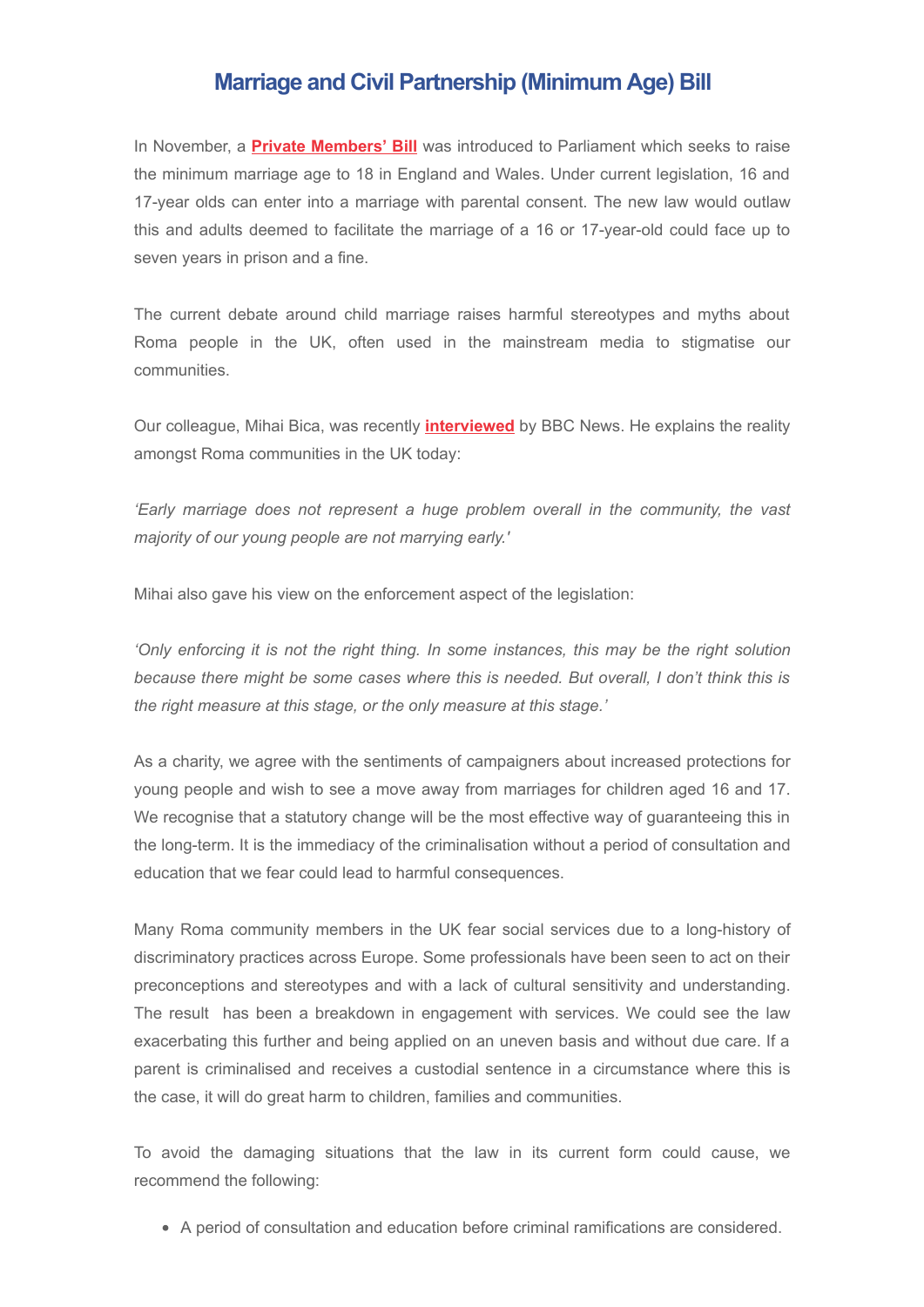• The formulation and employment of culturally appropriate assessments that are developed in partnership with Roma organisations and community members.

### **Issues for Roma at the UK border**

Government data from the first half of 2021 showed that more than **[60% of EU citizens](https://www.theguardian.com/uk-news/2021/sep/15/over-60-eu-citizens-stopped-ports-uk-brexit-romanian)** stopped and questioned at ports by British border officials were from Romania.

In recent months, we have received verbal reports from Roma clients and cases shared amongst our professional networks that describe large numbers of Roma being stopped at the UK border or denied entry despite being legally eligible to enter.

Given this, we are concerned that a sizeable proportion of the Romanian EU citizens stopped at the UK border in the first half of 2021 were Roma, and that this is an ongoing problem.

Our concerns are compounded by a history of Roma being denied entry to the UK unfairly by immigration officials. In 2001, before the Czech Republic joined the European Union, **[Amnesty International reported](https://www.amnesty.org.uk/press-releases/czech-roma-denied-entry-uk)** that Czech citizens of Roma origin were more frequently taken aside for detailed questioning and more often refused permission to board their flights by UK immigration officials.

With EU citizens no longer protected by EU freedom of movement rights post-Brexit, we fear an increase in discrimination towards Roma resulting from a return to selective practices and the potential for unconscious bias to play a greater role in immigration controls. We will be monitoring this situation closely and encourage anyone affected, or those who know of cases, to come forward to us with their experiences and accounts.

### **Health and Wellbeing Alliance**

Roma Support Group has joined the Health and Wellbeing Alliance (HWA) network for voluntary/ community and social enterprises to promote good health and tackle health inequalities across the UK.

For the first time, the Roma community will be represented in partnership work led by the Department of Health and NHS England on how to reduce health inequalities.

The network is backed by £2 million a year for HWA members including Age UK,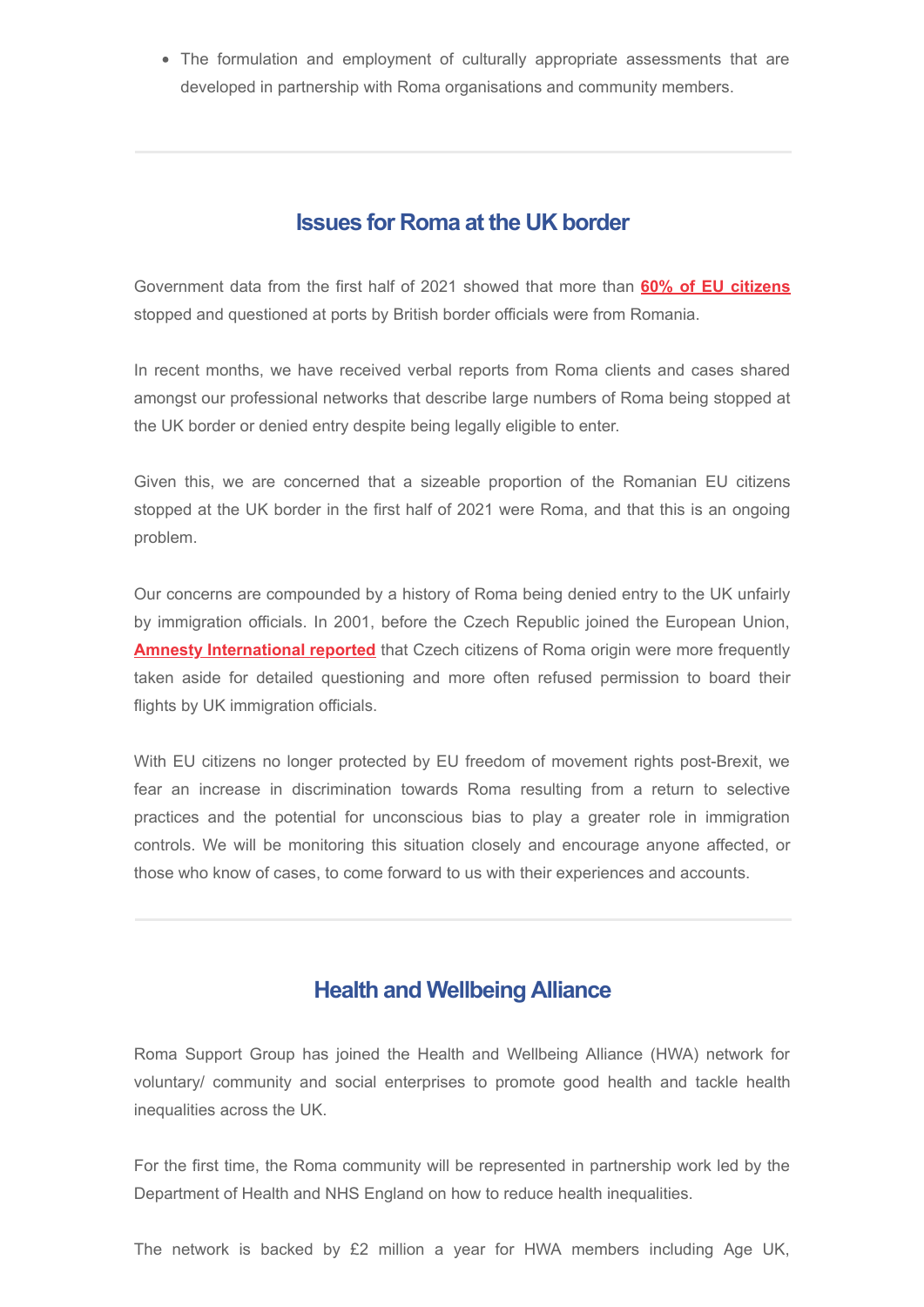Barnardo's, Homeless Link, Hospice UK, the National Autistic Society and Samaritans to work together to ensure strong representation across the broadest range of lived experiences.

Roma Support Group will be working in consortium with Friends, Families and Travellers to ensure the voices of Gypsy, Roma and Traveller people are included in discussions around health policy and accessible healthcare.

Although the Roma community is one of the most socially marginalised in the UK, there has been a lack of research and policy development on Roma people's specific health needs and outcomes.

Our first project within the network is developing a guide for health professionals on common barriers to healthcare for Roma patients and how to overcome them. There may be further opportunities for other GRT organisations to get involved, and work in partnership on specific projects to improve healthcare for the community.

Please contact **[mihai@romasupportgroup.org.uk](mailto:mihai@romasupportgroup.org.uk)** or **[ilse@romasupportgroup.org.uk](mailto:ilse@romasupportgroup.org.uk)** for more information about the network.

### **EU Settlement Scheme (EUSS) updates**

The latest **[EUSS statistics](https://www.gov.uk/government/collections/eu-settlement-scheme-statistics)** show that 330,000 applications to the EUSS have been received since 30 June 2021. 45,000 of these were received since 30 November.

This is a reminder that it is still possible to apply to the EUSS through a **[late application](https://www.gov.uk/government/publications/eu-settlement-scheme-information-for-late-applicants/eu-settlement-scheme-information-for-late-applicants)**, even though the grace period deadline has passed.

#### **Stay Settled in Newham report**

Newham Council have published a **[report](https://www.romasupportgroup.org.uk/uploads/9/3/6/8/93687016/settled_in_newham_report.pdf)** on **[Stay Settled in Newham](https://www.renewalprogramme.org.uk/news/stay-settled-in-newham/)**, an awarenessraising project on the EUSS for vulnerable residents.

RSG took part in the project as part of a consortium of voluntary and community sector organisations between March and October 2021.

The project built on Newham Council's work with the voluntary and community sector in response to the COVID-19 pandemic and came about as a result of RSG's lobbying efforts at the beginning of 2021.

Phil Veasey, Public Health Consultant at Newham, saw a Council response to the EUSS as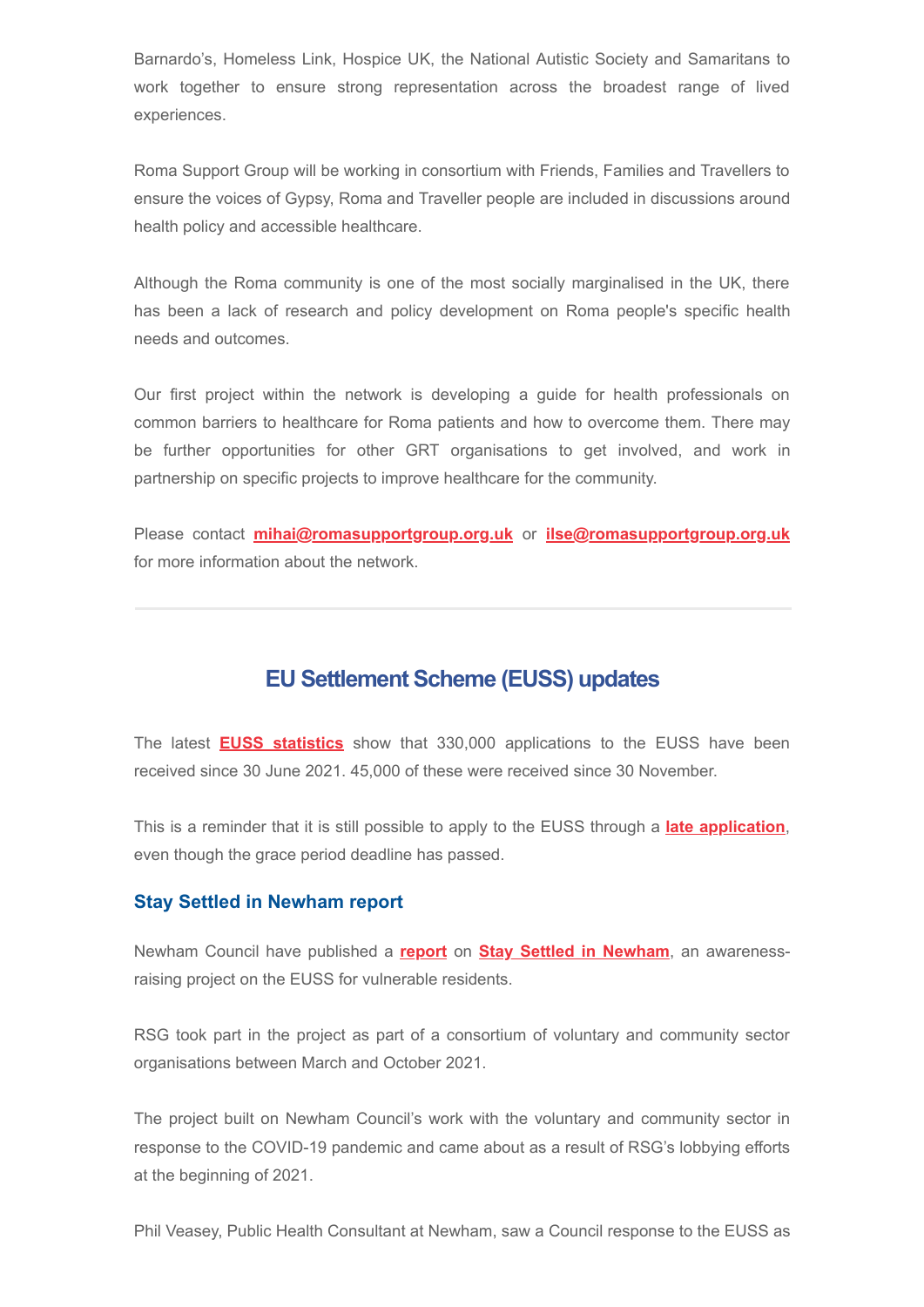contributing to the Council's commitments to good health and wellbeing for individuals, their families and the borough – immigration status being key to accessing good housing, good provision for early years education, job opportunities and social connectivity. All of these areas had been exacerbated by the pandemic, and a critical response to EUSS uptake and support was seen as a key measure, particularly due to the fast-approaching application deadline of 30 June 2021.

Over the course of the project, RSG outreached over 800 Roma people through face-toface activities and supported 86 people to submit EUSS applications.

The report recognises the continued need for support for residents who are yet to apply to the EUSS, those who struggle to manage and prove their status, and those who need to update their pre-settled status to settled status. Roma are a key group in need of support across all three of these areas. Without support, many Roma could lose their rights to work, access public services, and access benefits in the UK.

The consortium is seeking other funding options to continue providing immigration advice and training in Newham. In the meantime, the report provides recommendations for next steps.

### **Labour Exploitation During COVID-19 Report by FLEX**

The latest **[report](https://labourexploitation.org/publications/no-viable-alternatives-social-insecurity-and-risk-labour-exploitation-during-covid-19)** from Focus on Labour Exploitation (FLEX) looks at the impact of the COVID-19 pandemic on the prevalence of workplace exploitation and the circumstances that lead to it.

The report covers the particular barriers faced by Roma communities in the UK. High on the list of difficulties for Roma is access to Universal Credit. The majority of the 2,500 clients RSG sees each year are unable to complete a Universal Credit application on their own. This is largely the result of high rates of digital exclusion and functional illiteracy and a lack of access to devices such as smartphones and laptops.

Even when a person does have the skills to submit and manage an application, they can face further obstacles. If someone has pre-settled status (which RSG estimate **68% of Roma** [granted EUSS status to have\), their access to benefits is dependent on whether](https://www.romasupportgroup.org.uk/uploads/9/3/6/8/93687016/roma_brexit_euss_report_16.06.2020_final.pdf) they can pass the Habitual Residence Test.

In order to pass, a person's work must be defined as 'genuine and effective'. FLEX state that there has been a negative perception amongst DWP officials that the work of anyone earning below a threshold of £184 per week is defined as 'marginal and ancillary' and they will not be entitled to support. This has been seen to punish people in low-paid and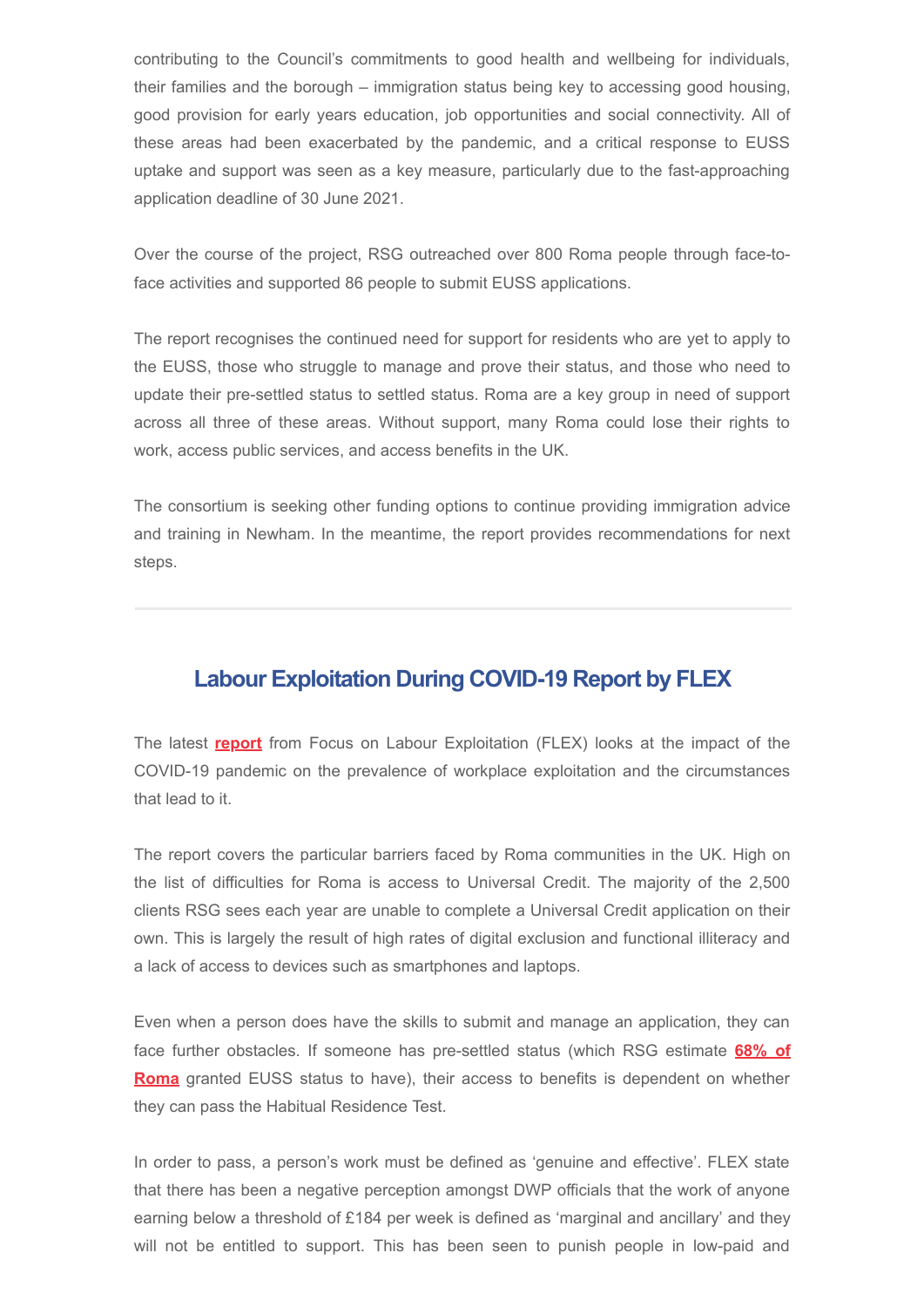insecure employment who end up having their benefits wrongly denied.

As FLEX state:

*'Decisions to deny people benefits based on the earning threshold are regularly overturned after reconsideration requests backed by legal advice, but unfortunately not everyone will have known to appeal or had access to legal advice or representation.'* 

Whilst barriers to Universal Credit pose a major problem to Roma, other issues stem from over-reliance on Universal Credit. During the pandemic, RSG saw a great increase in the number of people coming to us for support with Universal Credit and the Self-Employment Support Scheme. They were unable to access the furlough scheme because of their type of employment.

As the report discusses:

*'Universal Credit payments are significantly below the government's own measure of absolute poverty, even with the temporary £20 per week uplift. Social security payments must be enough to provide a viable alternative to exploitative work – under current measures it is not clear that this is the case.'*

As one of our colleagues mentions in the report, this led to many of our clients who are on benefits accepting work during the pandemic even if it was exploitative.

FLEX provide recommendations for the government under three main headings:

- Address low-pay and insecurity at work.
- Ensure key social security provisions provide sufficient protections beyond the pandemic.
- Ensure that government policy on immigration does not bar people in need from accessing vital support.

We believe that if acted upon, these measures could alleviate the current vulnerability to workplace exploitation that our communities face.

# **Holocaust Memorial Day, 27 January 2022**

Coming up this week on Thursday [is Holocaust Memorial Day. The theme this year is](https://www.hmd.org.uk/what-is-holocaust-memorial-day/this-years-theme/) **One Day**.

On 27 January at 7pm, the Holocaust Memorial Day Trust are holding a one-hour online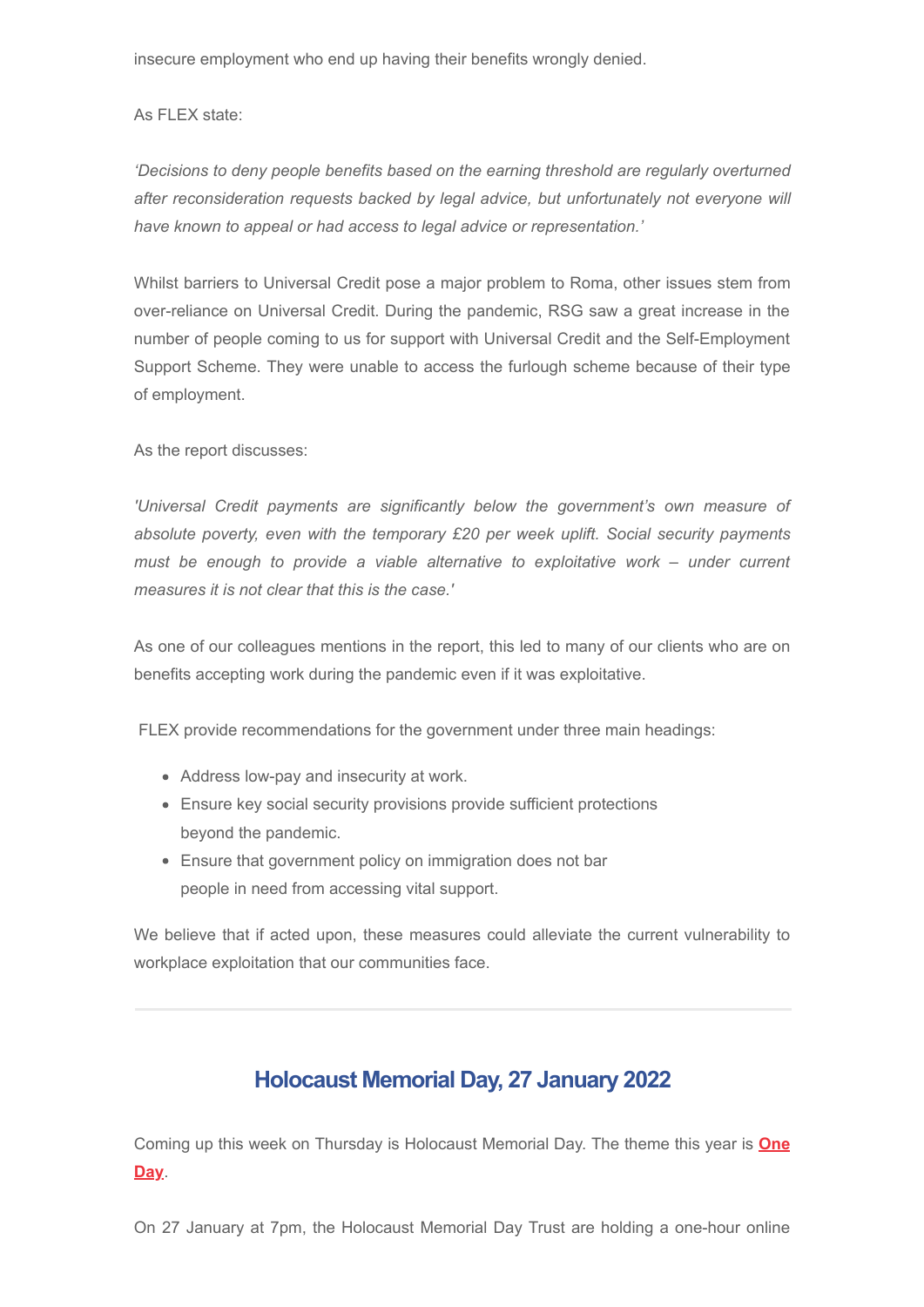ceremony which you can register for **[here](https://www.hmd.org.uk/take-part-in-holocaust-memorial-day/ukhmd/)**.

The Trust have put together a collection of life stories for victims of the Holocaust.

Józef Sadowski, one of the few Roma Holocaust survivors living in the UK today, was interviewed by the Trust in 2018:



Below you can read about other Roma and Sinti entries:

**[Amalie Schaich](https://www.hmd.org.uk/resource/amalie-schaich/) [Baronita Adam](https://www.hmd.org.uk/resource/baronita-adam/) [The Bock Family](https://www.hmd.org.uk/resource/gypsy-roma-and-sinti-history-bock-family/) [Ceija Stojka](https://www.hmd.org.uk/resource/ceija-stojka-chaya-stoyka/) [Johann 'Rukeli' Trollmann](https://www.hmd.org.uk/resource/johann-rukeli-trollmann/) [Otto Rosenberg](https://www.hmd.org.uk/resource/otto-rosenberg/)**

# **And finally...**

### **Vacancy for RSG's Ketane Project**

RSG is advertising a new position on our **[Ketane Project](https://www.romasupportgroup.org.uk/ketane---together-roma-shaping-futures.html)** as a Roma Shaping Futures Project Worker.

In this part-time role (14 hours per week), the post-holder will co-deliver training, advocacy and a campaigning programme to empower Roma migrant communities to attain EU Settled Status.